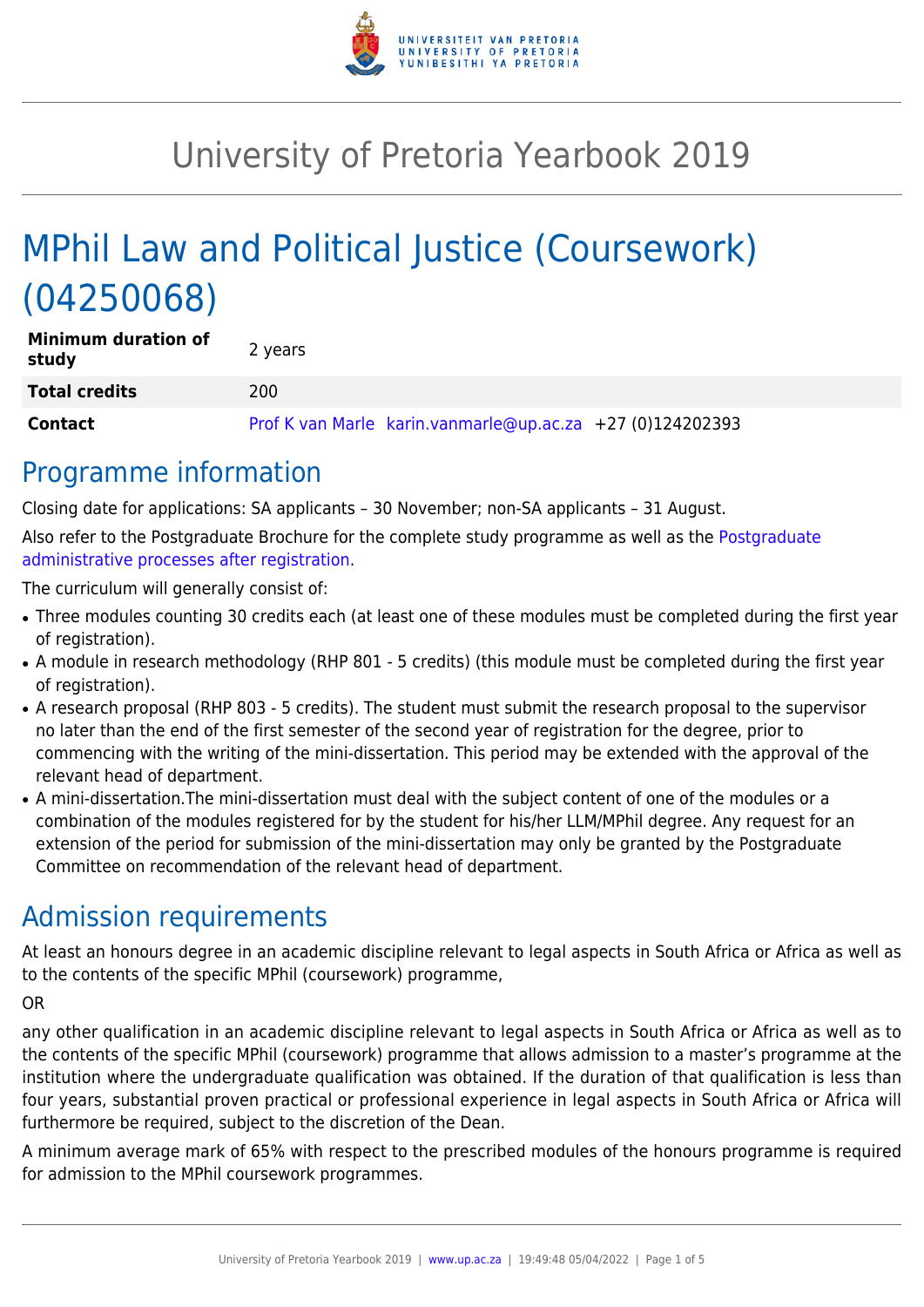

Where an average of below 65% is achieved, the student may be admitted on recommendation of the relevant head of department after consultation with the programme coordinator and consideration of other merits (eg relevant professional experience; the applicant's performance in undergraduate modules related to the particular MPhil; the candidate's performance in independent research essays or similar components) and/or an admission examination.

Linguistic competence, primarily in English; foreign applicants who did not complete undergraduate studies through the medium of English must show proof of competence in English at a minimum average level of 6 out of 10 for IELTS or a minimum total score of 83 in TOEFL calculated as follows: reading 21, listening 17, speaking 23 and writing 22. In any other instance where there is doubt as to the English linguistic competence of an applicant, the Dean may require the same proof as prescribed for foreign applicants.

Foreign qualifications are subject to SAQA evaluation. (Some MPhil coursework programmes or modules as indicated in the yearbook may only be available to students who hold a relevant South African qualification.)

Even though a student may comply with the above requirements, the Dean may, on the recommendation of the head of department presenting a specific degree or module, refuse to accept a prospective student for any MPhil programme if such a student's performance in the chosen modules or field of study during undergraduate study was not satisfactory. Alternatively, the Dean could set additional requirements with a view to admission.

An admission examination may also be required in respect of a particular programme or module.

### Other programme-specific information

#### **Mini-dissertation**

- The mini-dissertation must comprise 13 000 15 000 words including footnotes but excluding the list of contents and the bibliography.
- The examination copies of the mini-dissertation, to send out to the external examiners, must be submitted to Student Administration not later than the end of October for the Autumn Graduation Ceremony, end of April for the Spring Graduation Ceremony. A final electronic version must be submitted to Student Administration on or before 15 February for the Autumn Graduation Ceremony, 15 July for the Spring Graduation Ceremony after the evaluation of the examination copies of the mini-dissertation to comply with degree requirements.

### Examinations and pass requirements

In the event of having failed all modules during a particular year of study, a student will only be allowed to continue with his/her studies with the consent of the Postgraduate Committee.

Although no supplementary examination will be granted with regard to LLM and MPhil modules, the General Regulations and rules apply with regard to special and ancillary examinations.

### Research information

The relevant head of department must recommend a supervisor and title for a mini-dissertation and these must be approved by the Postgraduate Committee. The mini-dissertation must be assessed and finalised as set out in the Faculty Board-approved LLM/MPhil Policy Document of the Faculty.

Mini-dissertations, where required, must be submitted in the format determined by the supervisor and approved by the Postgraduate Committee. The supervisor may likewise, subject to the approval of the Postgraduate Committee, also determine the research topic and the scope of the proposed research. (Refer to the [Faculty of](http://www.up.ac.za/media/shared/10/ZP_Files/faculty-regulations-for-the-mini-dissertation.zp124872.pdf)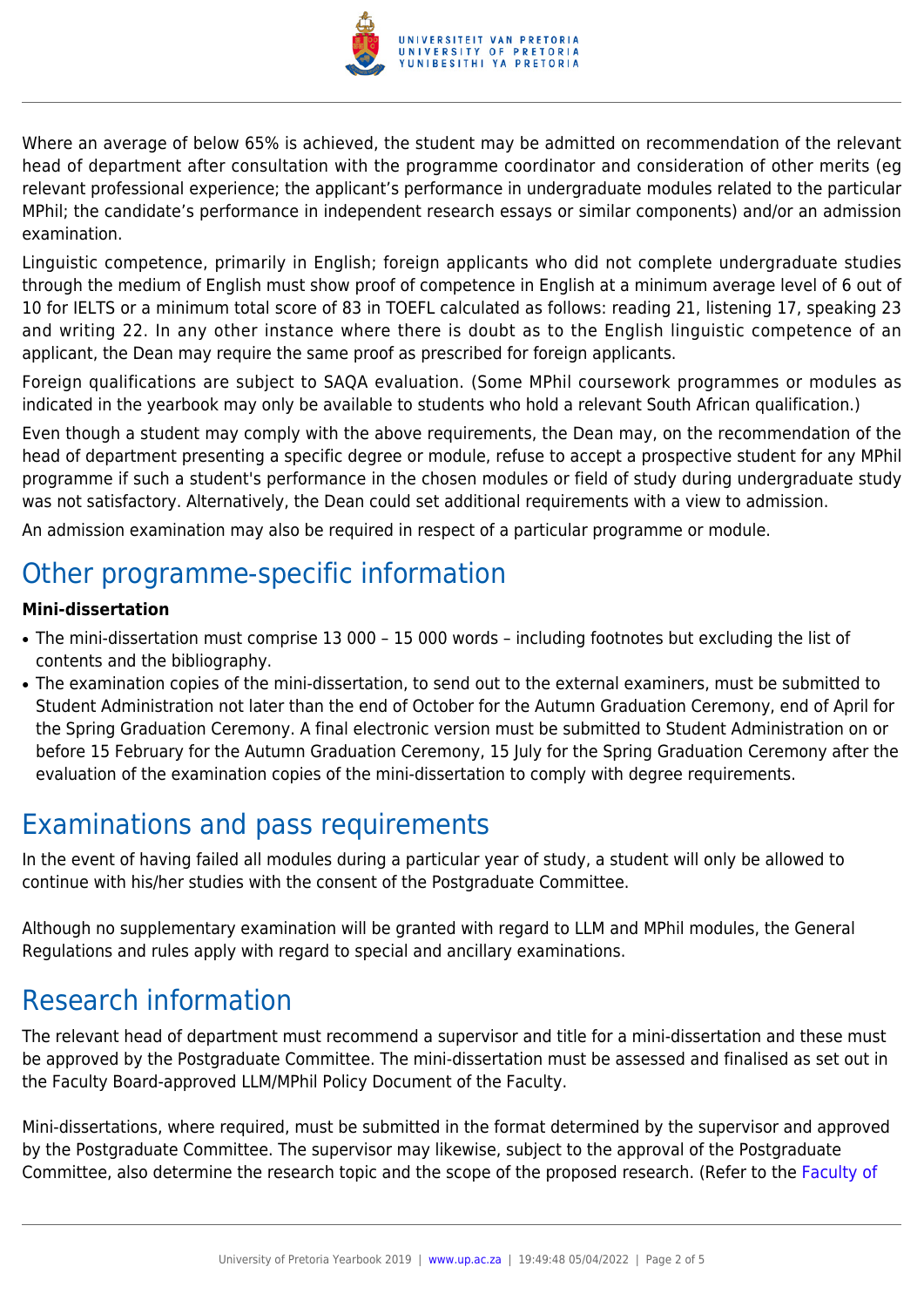

[Law regulations regarding mini-dissertations](http://www.up.ac.za/media/shared/10/ZP_Files/faculty-regulations-for-the-mini-dissertation.zp124872.pdf) and also [Postgraduate administrative processes brochure for the](http://www.up.ac.za/media/shared/10/ZP_Files/post-graduate-administrative-processes-brochures-for-the-faculty-web.zp124870.pdf) [Faculty](http://www.up.ac.za/media/shared/10/ZP_Files/post-graduate-administrative-processes-brochures-for-the-faculty-web.zp124870.pdf))

## Pass with distinction

For the degree to be awarded with distinction a student must obtain an average of at least 75% for all the coursework modules, as well as a minimum of 75% for the mini-dissertation. The modules must have been written for the first time.

## General information

#### **Period of registration**

The duration of the programme will in general be four semesters (2 years) but may be completed within two semesters (1 year) where possible, subject to fulfilment of all the requirements for the degree and payment of the full amount prescribed for the MPhil degree. Programmes may also be structured to allow for one year of study only. The one- or two-year period may only be extended by the Postgraduate Committee on recommendation of the relevant head of department based on good reason shown and if it is clear that the student will be able to complete the programme in a further year of study.

#### **Language of tuition**

The official language of tuition is English. However, should circumstances allow it, a master's module may be presented in Afrikaans. The Dean, in consultation with the relevant head of department, determines the language of tuition.

#### **Limiting of modules on offer in a particular academic year and availability to foreign students**

The Dean may on recommendation of the relevant head of department limit the number of students to be allowed to register for any MPhil programme or module. Where such limitation applies, prospective students must be informed about the limitation when they apply. Where the Dean allows such a limitation, the relevant head of department must, in consultation with the relevant programme coordinator, select students who otherwise comply with the admission requirements for an MPhil coursework degree, according to the following selection guidelines:

- 1. General academic performance in the undergraduate degree; specific academic performance in undergraduate degree module(s) directly related to the particular MPhil; and academic performance in independent research essays or similar components.
- 2. Any academic qualifications other than the prescribed undergraduate degree.
- 3. Relevant practical experience and training.
- 4. Diversity.
- 5. Whether the relevant MPhil is the applicant's first choice.
- 6. Where an admission examination is prescribed, the results of such examination may be considered in addition to the above criteria.
- 7. Date on which a complete application was received (only complete applications will be considered incomplete applications will be set aside and will not be considered until a complete application is received).

Where applicants satisfy the criteria set out above, applicants will in general be accepted on a date-of-receipt order of preference.

#### **Re-registration for modules**

A student may not register more than twice for the same module. In order to pass a module the student must obtain a final mark of 50%.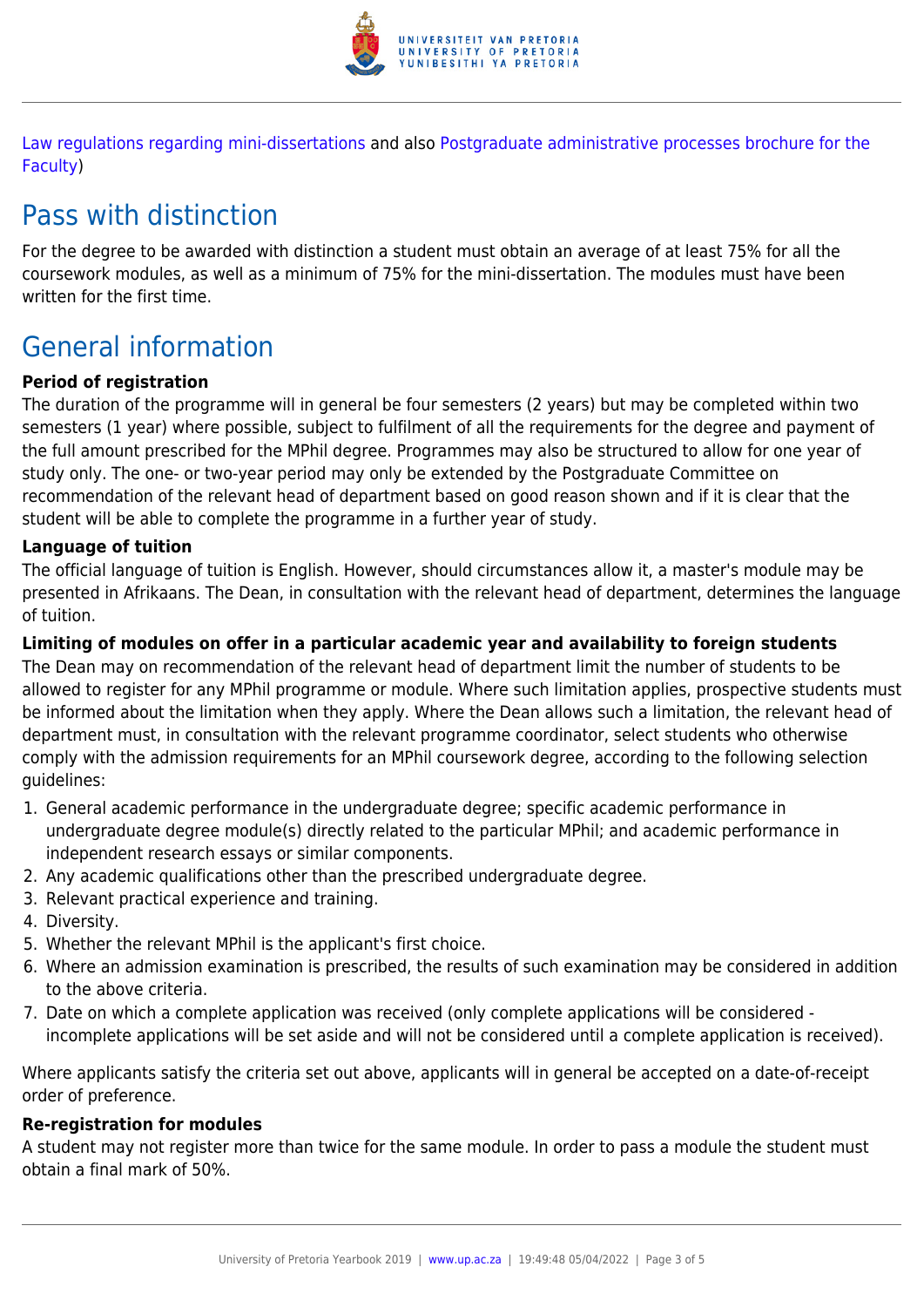

### Curriculum: Year 1

#### **Minimum credits: 100**

### **Core modules**

[Global perspectives on law, justice and development 802](https://www.up.ac.za/yearbooks/2019/modules/view/LRD 802) (LRD 802) - Credits: 30.00 [Post-apartheid jurisprudence 801](https://www.up.ac.za/yearbooks/2019/modules/view/PAJ 801) (PAJ 801) - Credits: 30.00 [Research methodology 801](https://www.up.ac.za/yearbooks/2019/modules/view/RHP 801) (RHP 801) - Credits: 5.00